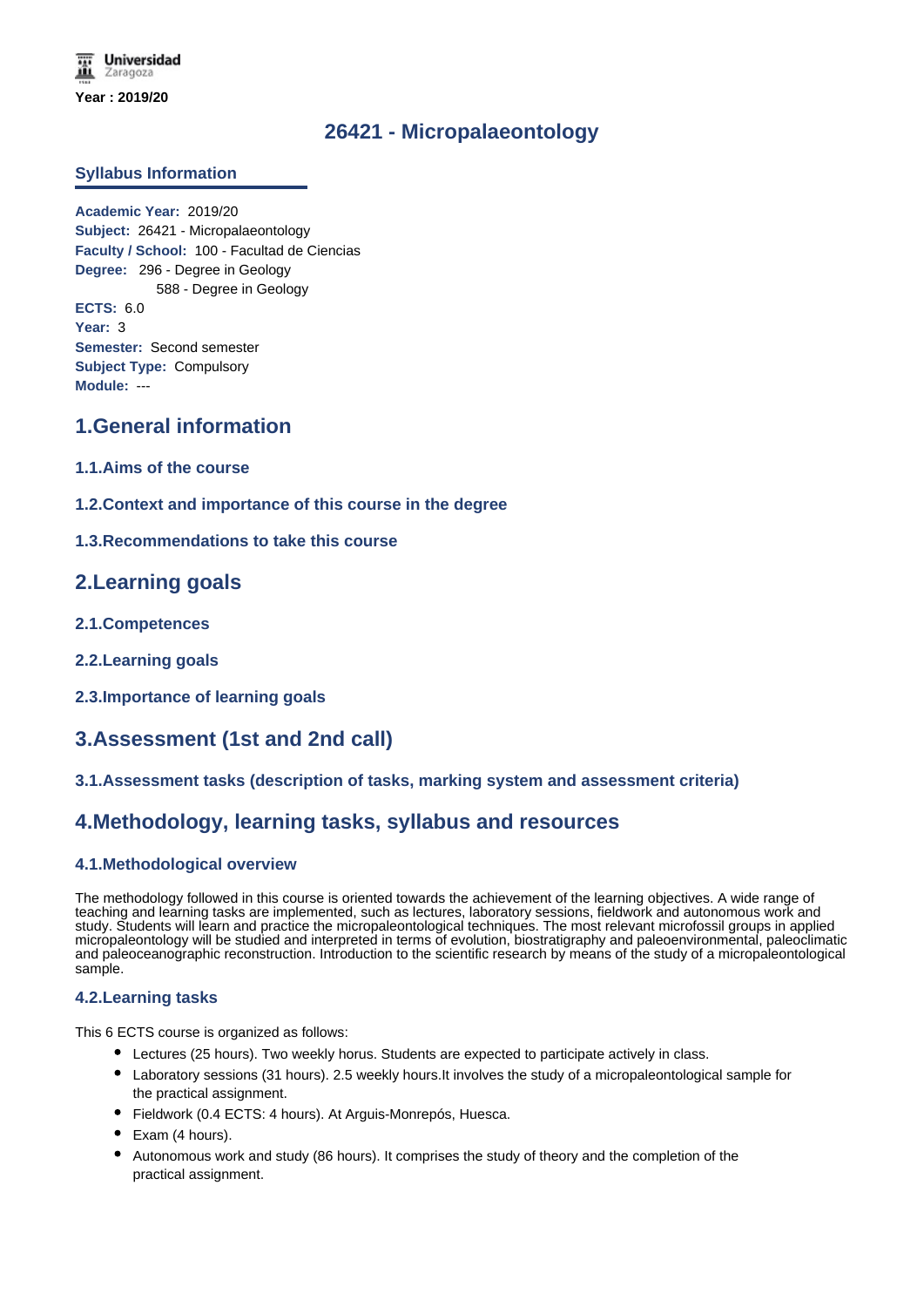## **4.3.Syllabus**

This course will address the following topics:

### **Lectures**

#### Section I: Fundamentals of the Micropaleontology

- Topic 1. Concept, history and methods of the Micropaleontology.
- Topic 2. Taphonomy and micropaleontological classification.

#### Section II: Main micropaleontological groups

- Topic 3. Foraminifers (biological introduction and organization of the shell).
- Topic 4. Planktic Foraminifera (Globigerinina).
- Topic 5. Small benthic foraminifera of Lagenina and Rotaliina.
- Topic 6. Large benthic foraminifera of Rotaliina and Miliolina.
- Topic 7. Small and large benthic foraminifera of Fusulinina and Textulariina.
- Topic 8. Radiolaria
- Topic 9. Tintinnids and calcareous nannofossils (coccolithophorids).
- Topic 10. Diatoms and silicoflagellates
- Topic 11. Dinoflagellates, acritarchs, quitinozoa, and calcareous algae.
- Topic 12. Briozoaandostracods.
- Topic 13. Other microfossils of protists andinvertebrates.
- Topic 14. Conodonts andother microfossils of vertebrates.

#### Section III: Applications of the Micropaleontology

- Topic 15. Paleoecology and paleoenvironmental reconstruction using microfossils.
- Topic 16. Paleoclimatology using microfossils.
- Topic 17. Paleoceanography using microfossils.
- Topic 18. Paleobiogeography using microfossils.
- Topic 19. Biostratigraphy. Limits and advantages of microfossils.
- Topic 20. Methods of stratigraphic correlation using microfossils.
- Topic 21. Evolutionary paleobiology using microfossils(evolution and extinction).
- Topic 22. Reconstruction of paleobiological, paleoclimatic and paleoceanographic events using microfossils.
- Topic 23. Origin and history of the life during the Precambrian through microfossils. Astrobiology using microfossils.
- Topic 24. Analysis of microfacies(solving of case studies).
- Topic 25. Solving of problems and case studies with microfossils.

#### **Laboratory sessions**

Learning and training in the micropaleontological techniques. Identification of the most useful microfossils and their application to the solution of biostratigraphic, paleoecological and evolutive problems. Study of a micropaleontological sample, as practice individual research, during the second half of each practical session.

- Session 1. Microfossils. Basic paleoecology, taphonomy and biostratigraphy.
- Session 2. Planktic foraminifera. Basic paleoclimatology.
- Session 3. Lagenina and Rotaliina. Basic paleoenvironmental reconstruction.
- Session 4. Miliolina, Fusulinina and Textulariina.
- Session 5. Analysis of microfacies.
- Session 6. Laboratory methods. Delivery of micropaleontological sample.
- Session 7. Micro- and nannofossils of protists (calcareous, siliceous and organic).
- Session 8. Ostracods, bryozoa and other invertebrate microfossils.